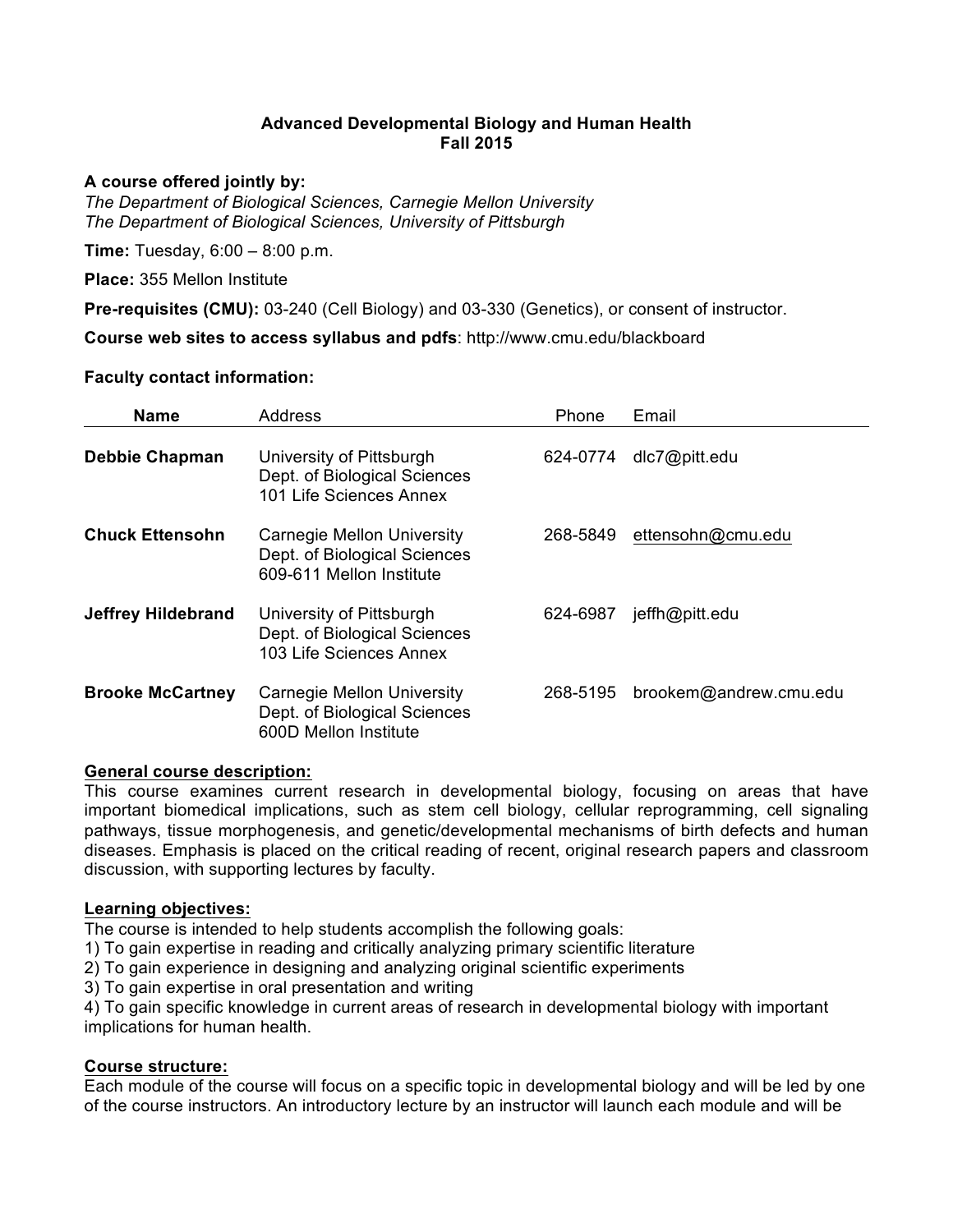followed by two class sessions during which papers chosen by the instructor will be discussed. The instructor will lead these discussions but all students should come to class prepared to discuss the papers in detail and to answer questions about the papers. At the conclusion of each module, individual students will present a paper that they have chosen and which is related to the topic of the module.

For Carnegie Mellon students, this course can be taken for 9 units (03-451) or 12 units (03-751). These versions of the course are identical except that students in 03-750 write a grant proposal based on one of the topic areas, due at the end of the semester.

### **Grading:**

Participation in class discussion- 45% Homework- 30% Main paper presentation- 20% Paper introduction presentation- 5%

For students in 03-751, the written grant proposal will constitute 25% of the final grade and the remaining course material (above) will constitute 75% of the final grade.

### *A note on class participation:*

Active participation in class is required of **all** students!! It is expected that each student will have read **all** assigned papers carefully before each class session. Students may wish to read or review a textbook chapter or other material to provide them with the background necessary to understand the reading. All students should come prepared to discuss the overall rationale, design, findings, and significance of the experiments in the assigned papers. Students should think about: the hypotheses behind the experiments, the methodology used, and whether the data support the authors' conclusions.

#### *Missed classes:*

As 45% of your grade is based on in-class discussion, missing class is strongly discouraged. If, however, you do miss class because of sickness or religious obligations, you are expected to make up missed material by writing a summary of the papers that were discussed. For each paper, you should turn in a 1-page summary that includes a discussion of why this work was carried out, the methods used, the conclusions drawn by the authors, and why it was important. You should also include your own opinion of the work and whether you feel the data support the conclusions drawn. Make-up papers should be handed in within one week of the missed class.

#### **Main paper presentations:**

You will present one paper during the semester. Choose a paper related to one of the topic areas and, as early as possible, e-mail the relevant faculty member to have the paper approved. Paper approvals are on a first-come, first-served basis.

#### **Timing: Plan a 25-30 minute presentation (not including discussion).**

During the paper presentation, you should cover the following:

- 1) Explain why you chose the paper.
- 2) Provide enough background information to place the paper in the larger context of the field as a whole.
- 3) You will not have time to go through all of the figures of the paper! Therefore choose the most important/significant figures (or panels from figures) that support the important conclusions of the paper.
- 4) Identify any major weaknesses in the paper.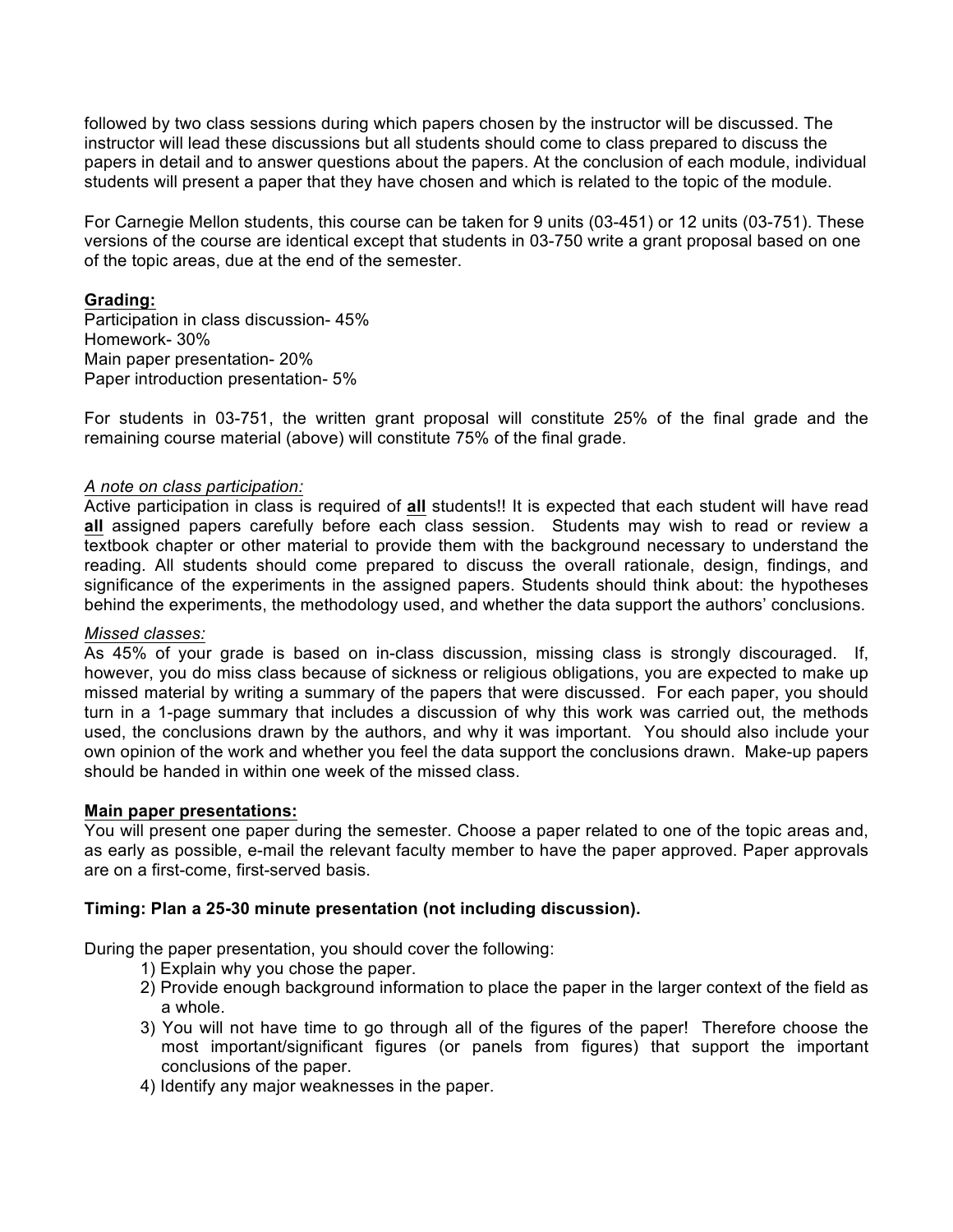- 5) Identify the broader significance of the work (i.e. how did this work extend our knowledge in this field?).
- 6) Future studies. What questions were left unanswered? What would you do next?

Your **grade** for your presentation will be based on your:

- 1) Organization and clarity of presentation
- 2) Understanding of experiments
- 3) Identification of important conclusions
- 4) Ability to answer questions

Presenting students: Be prepared to answer thoughtful, probing questions.

Non-presenting students: For any student not presenting on a particular day, you will be expected to have read the paper and have insightful questions for the presenter. You will be graded on your preparation for this question period as well!

### **Paper introductions:**

Each faculty-selected paper (but **not** the student selected/presented papers) will be introduced briefly by a student. Most students will have only one such introduction during the semester, worth 5% of the course grade. Limit your introduction to 5 minutes and 5 Powerpoint slides MAXIMUM! In your introduction, try to "set the stage" for the paper. You should include:

- 1) Basic information: What is the title of the paper? How many authors contributed and what institutions were they from? In what journal was the paper published?
- 2) What was the overarching goal of the work? What were the main gaps in our knowledge that it was trying to fill?
- 3) What experimental organism/cell type was used in the study?
- 4) What were the major experimental methods used in the study? Highlight/briefly explain any that you think are especially important or complicated.

### **2015 Module Topics**

- **1- Vertebrate limb regeneration (Dr. Ettensohn)**
- **2- Cilia in development and disease (Dr. Hildebrand)**
- **3- Intermediate mesoderm (kidney) specification and development (Dr. Chapman)**
- **4- Immune system development (Dr. McCartney)**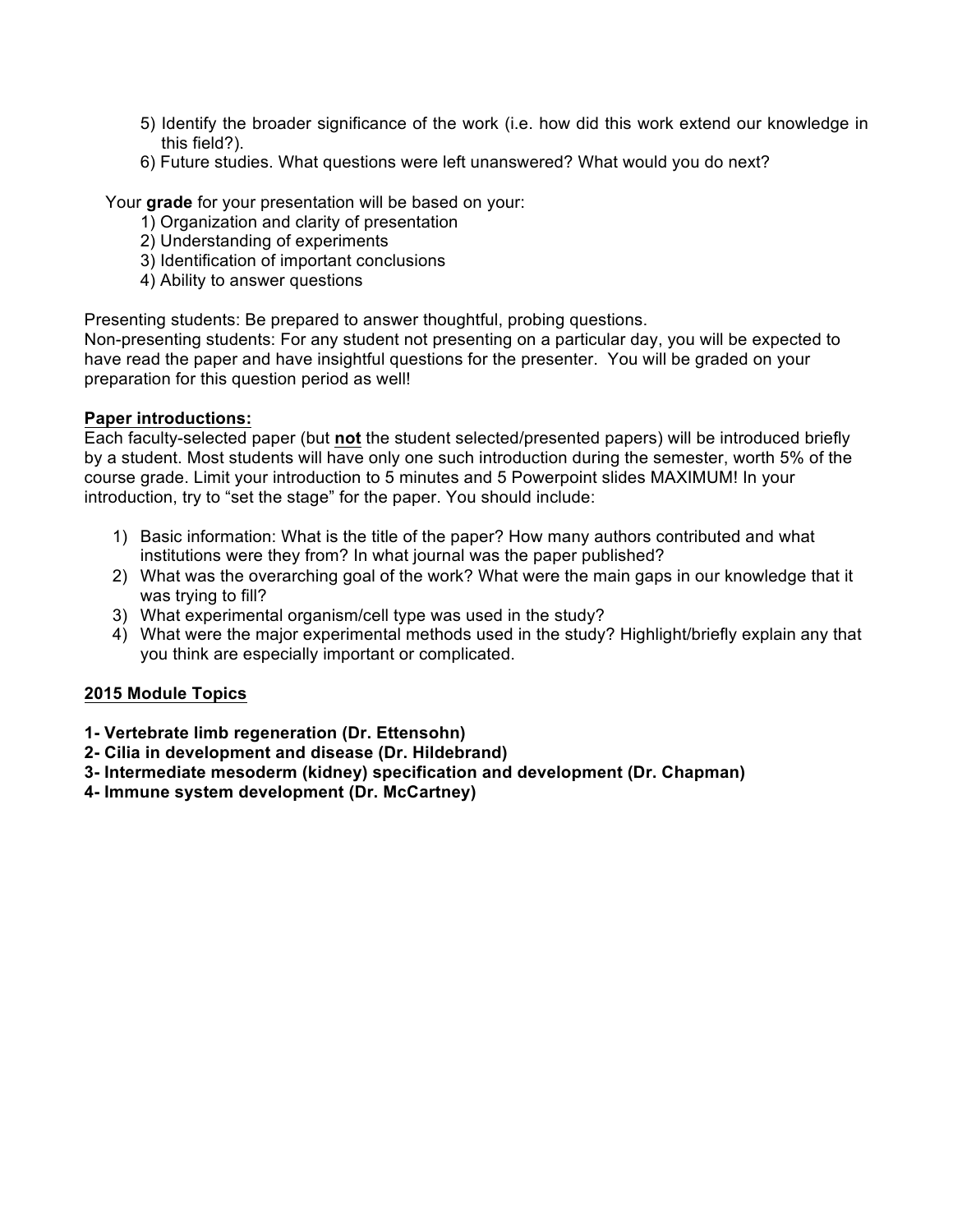## **Course Schedule:**

Sept

- 1 Introduction to course, Module 1 lecture (Ettensohn)
- 8 Module 1 papers (x2)
- 15 Module 1 papers (x2)
- 22 Student presentations (x1), Module 2 lecture (Hildebrand)
- 29 Module 2 papers (x2)

### Oct

- 6 Module 2 paper  $(x1)$ , Student presentations  $(x1)$ <br>13 Student presentations  $(x1)$ . Module 3 lecture *(Ch*
- Student presentations (x1), Module 3 lecture (Chapman)
- 20 No class
- 27 Module 3 papers (x2)

### Nov

- 3 Module 3 paper (x1), Student presentations (x1)<br>10 Student presentations (x1), Module 4 lecture (Mo
- Student presentations (x1), Module 4 lecture (McCartney)
- 17 Module 4 papers (x1)
- 24 Module 4 paper (x1), Student presentations (x1)

Dec

1 Student presentations (x2)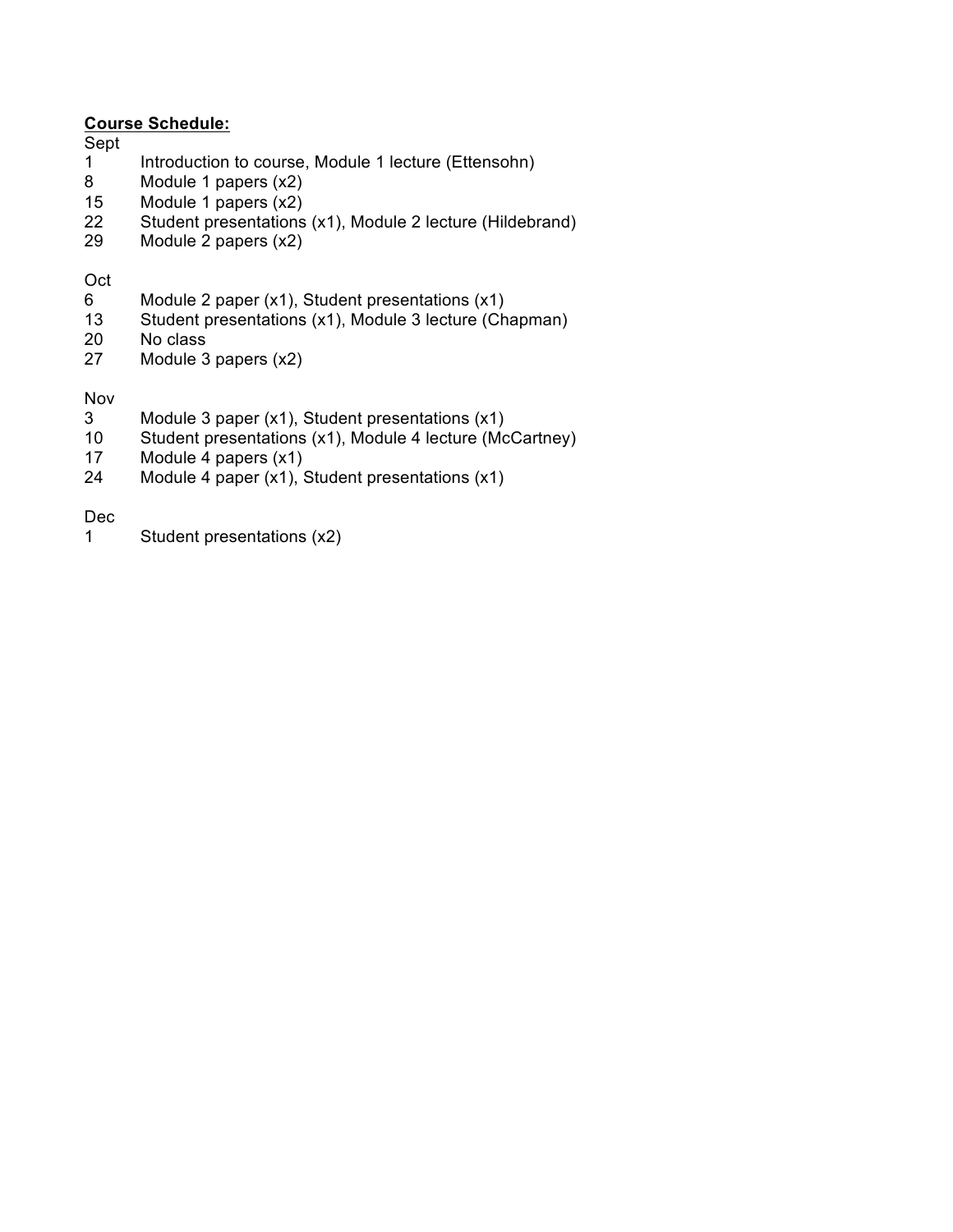### *Module 1- Vertebrate Limb Regeneration Charles Ettensohn*

## **Sept 8**

Reviews:

1) Brockes JP, Gates PB. Mechanisms underlying vertebrate limb regeneration: lessons from the salamander. Biochem Soc Trans. 2014 Jun; 42(3):625-30.

Discussion papers:

2) Kumar A, Godwin JW, Gates PB, Garza-Garcia AA, Brockes JP. Molecular basis for the nerve dependence of limb regeneration in an adult vertebrate. Science. 2007 Nov 2;318(5851):772-7.

3) Makanae A, Mitogawa K, Satoh A. Co-operative Bmp- and Fgf-signaling inputs convert skin wound healing to limb formation in urodele amphibians. Dev Biol. 2014 Dec 1;396(1):57-66.

## **Sept 15**

Reviews:

1) Rinkevich Y, Maan ZN, Walmsley GG, Sen SK. Injuries to appendage extremities and digit tips: A clinical and cellular update. Dev Dyn. 2015 May;244(5):641-50.

Discussion papers:

2) Sandoval-Guzmán T, Wang H, Khattak S, Schuez M, Roensch K, Nacu E, Tazaki A, Joven A, Tanaka EM, Simon A. Fundamental differences in dedifferentiation and stem cell recruitment during skeletal muscle regeneration in two salamander species. Cell Stem Cell. 2014 Feb 6;14(2):174-87.

3) Takeo M, Chou WC, Sun Q, Lee W, Rabbani P, Loomis C, Taketo MM, Ito M. Wnt activation in nail epithelium couples nail growth to digit regeneration. Nature. 2013 Jul 11;499(7457):228-32.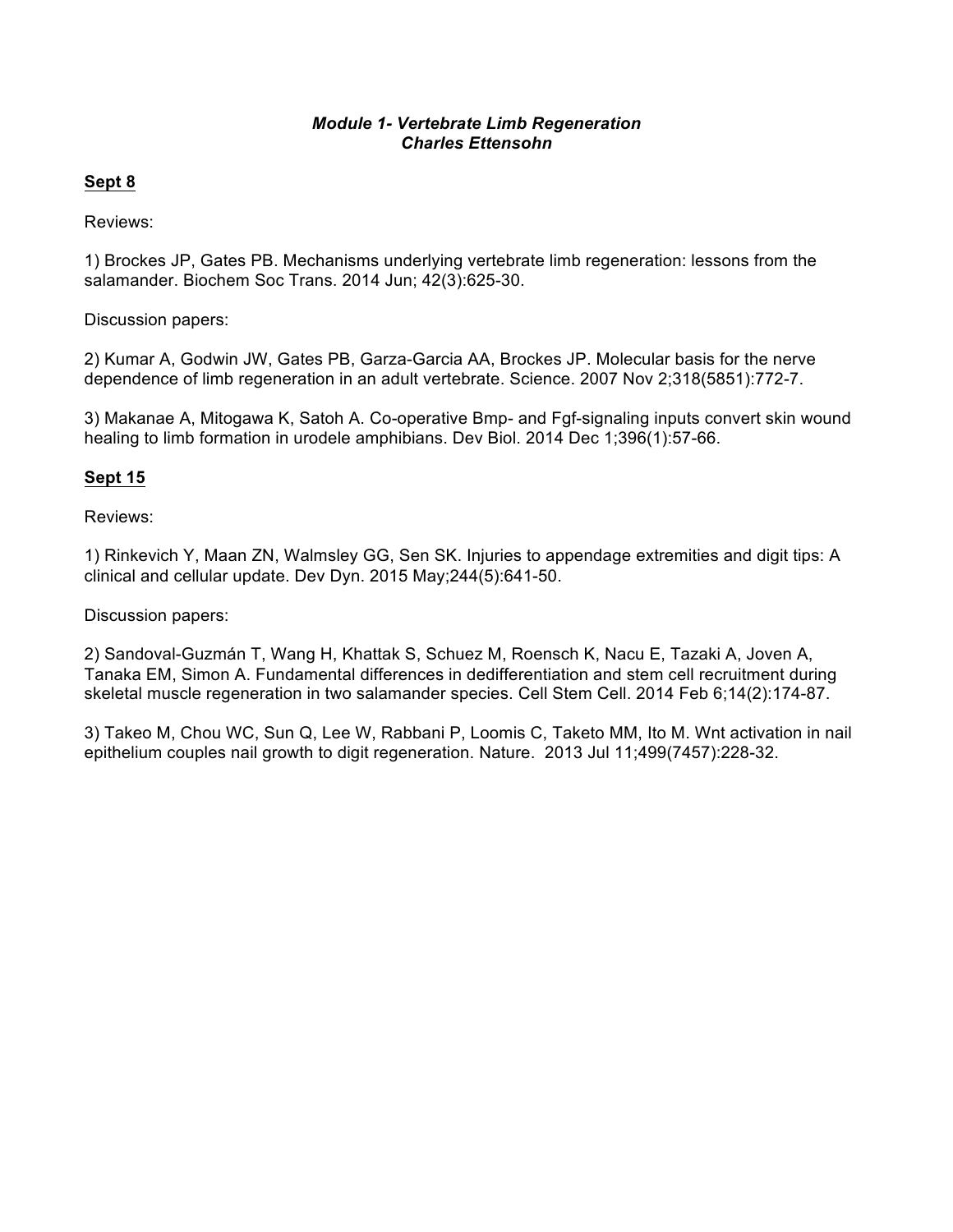## *Cilia in development and disease Jeffrey Hildebrand*

## **Background**

Gray RS, Roszko I, Solnica-Krezel L. (2011) Planar cell polarity: coordinating morphogenetic cell behaviors with embryonic polarity. Dev Cell 21:120-33

Eggenschwiler JT, Anderson KV. (2007) Cilia and developmental signaling. *Annu Rev Cell Dev Biol*. 23:345-73

Pedersen LB, Veland IR, Schrøder JM, Christensen ST. (2008) Assembly of primary cilia. *Dev Dyn*. 237(8):1993-2006

Hirokawa N, Tanaka Y, Okada Y. (2012) Cilia, KIF3 molecular motor and nodal flow. *Curr Opin Cell Biol.* 24(1):31-9.

## **Paper that will be discussed in class:**

## **September 29**

Park TJ, Mitchell BJ, Abitua PB, Kintner C, Wallingford JB. (2008) Dishevelled controls apical docking and planar polarization of basal bodies in ciliated epithelial cells. Nat Genet. 40(7):871-9.

Weatherbee SD, Niswander LA, Anderson KV. (2009) A mouse model for Meckel syndrome reveals Mks1 is required for ciliogenesis and Hedgehog signaling. *Hum Mol Genet.* 18(23):4565-75.

# **October 6**

Yoshiba S, Shiratori H, Kuo IY, Kawasumi A, Shinohara K, Nonaka S, Asai Y, Sasaki G, Belo JA, Sasaki H, Nakai J, Dworniczak B, Ehrlich BE, Pennekamp P, Hamada H. (2012) Cilia at the node of mouse embryos sense fluid flow for left-right determination via Pkd2. *Science.* 338(6104):226-31